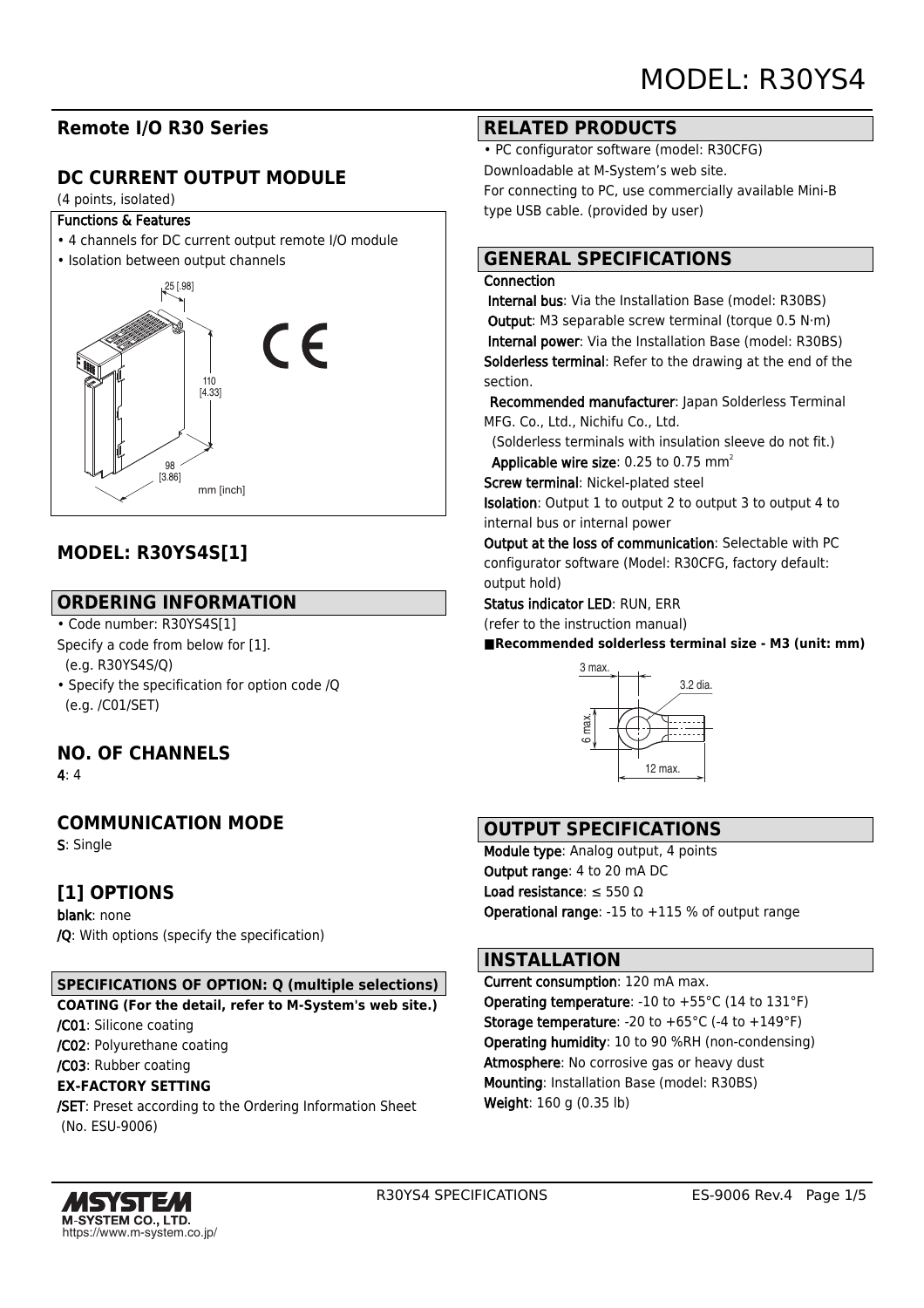## **PERFORMANCE**

Conversion accuracy: ±0.1 %

Conversion rate: 10 msec.

Data range: 0 – 10000 of the output range

Data allocation: 4

Temp. coefficient: ±0.015 %/°C (±0.008 %/°F)

Output delay time:  $\leq$  250 msec. (0 - 90 %)

Insulation resistance:  $\geq 100$  M $\Omega$  with 500 V DC

Dielectric strength: 1500 V AC @ 1 minute (output 1 to output 2 to output 3 to output 4 to internal bus or internal power)

1500 V AC @ 1 minute (power input to FE; isolated by the power supply module)

## **STANDARDS & APPROVALS**

## EU conformity:

EMC Directive EMI EN 61000-6-4 EMS EN 61000-6-2 RoHS Directive

## **FUNCTIONS**

#### ■ Output at the loss of communication

#### • Output Hold

If the network module is in error, the module holds the signal at error and stands by until the communication recovers.

#### • Output set value

If the network module is in error, the module holds the signal at error or power up and stands by until the communication recovers. The the signal at error or power up is selectable with PC configurator software (Model: R30 CFG)

Not depending on output at the loss of communication setting, when power up the module holds the signal at error or power up and stands by until the normal data is received.

### OUTPUT WIRE BREAKDOWN DETECTION

In the case of wire breakdown, output error is detected. Then, the ERR indicator LED blinks in red and the flag of error is set on the PLC etc.

## **PC CONFIGURATOR**

The following parameters can be set with using PC Configurator Software (model: R30CFG) Refer to the users manual for the R30CFG for detailed operation of the software program.

#### ■ **CHANNEL INDIVIDUAL SETTING**

| <b>PARAMETER</b>     | <b>SETTING RANGE</b>    | <b>DEFAULT SETTING</b> |
|----------------------|-------------------------|------------------------|
| Unused setting       | CH enabled              | CH enabled             |
|                      | CH disabled             |                        |
| Fine zero adjustment | $-320.00 - +320.00$ (%) | 0.00(%)                |
| Fine gain adjustment | $-3.2000 - +3.2000$     | 1.0000                 |
| Scaled range zero    | $-32000 - +32000$       | 0                      |
| Scaled range span    | $-32000 - +32000$       | 10 000                 |
| Output range at      | $-15.00 - +115.00$ (%)  | $-15.00$ (%)           |
| communication        |                         |                        |
| failure or power up  |                         |                        |

#### ■ **CHANNEL BATCH SETTING**

| <b>PARAMETER</b>      | <b>SETTING RANGE</b> | <b>I DEFAULT SETTING</b> |
|-----------------------|----------------------|--------------------------|
| Simulate output       | Normal output        | Normal output            |
|                       | Simulation data      |                          |
| Output at the loss of | Hold the output data | Hold the output          |
| communication         | User set data output | data                     |
|                       |                      |                          |

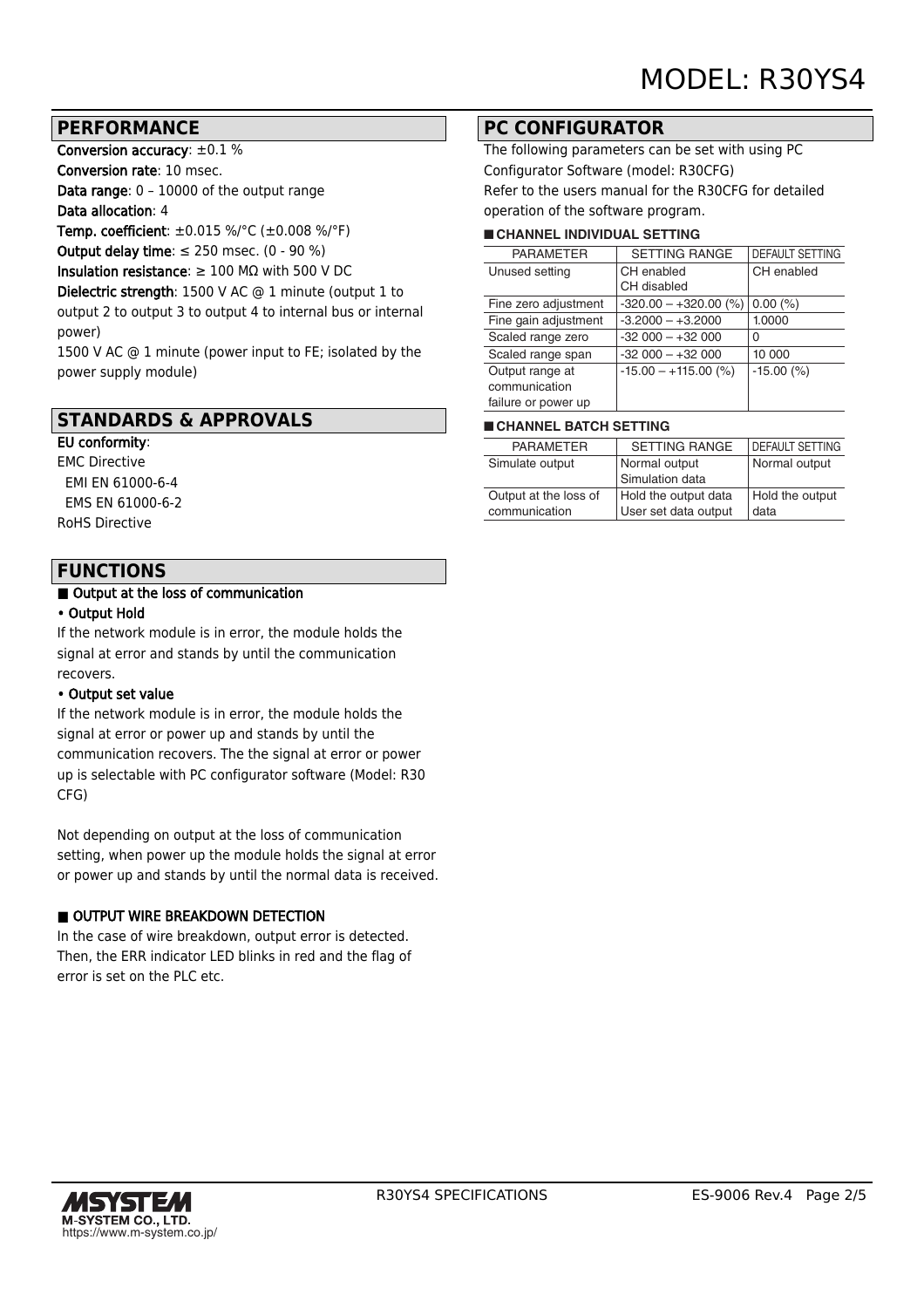# MODEL: R30YS4

## **EXTERNAL VIEW**





■ **BOTTOM VIEW**



# **TERMINAL ASSIGNMENTS**

|                  | 1  |
|------------------|----|
| 11               | l1 |
| COM <sub>1</sub> | 2  |
| 12               | l2 |
| COM <sub>2</sub> | 3  |
| 13               | IЗ |
| COM <sub>3</sub> | 4  |
| 14               | 14 |
| COM4             | 5  |
| 15               | ΝC |
| ΝC               | 6  |
| 16               | ΝC |
| ΝC               | 7  |
| 17               | ΝC |
| ΝC               | 8  |
| 18               | ΝC |
| ΝC               | 9  |
| 19               | ΝC |
| ΝC               | 10 |
| 20               | ΝC |
| ΝC               |    |

| NO. | ID        | <b>FUNCTION</b>         | NO. | ID               | <b>FUNCTION</b> |
|-----|-----------|-------------------------|-----|------------------|-----------------|
| 1   | 11        | <b>Current Output 1</b> | 11  | COM <sub>1</sub> | Common 1        |
| 2   | 12        | Current Output 2        | 12  |                  | COM2   Common 2 |
| 3   | IЗ        | <b>Current Output 3</b> | 13  |                  | COM3   Common 3 |
| 4   | 14        | <b>Current Output 4</b> | 14  | COM4             | Common 4        |
| 5   | NC.       | No connection           | 15  | NC.              | No connection   |
| 6   | NC.       | No connection           | 16  | NC.              | No connection   |
| 7   | <b>NC</b> | No connection           | 17  | NC.              | No connection   |
| 8   | NC.       | No connection           | 18  | <b>NC</b>        | No connection   |
| 9   | NC.       | No connection           | 19  | NC.              | No connection   |
| 10  | NC.       | No connection           | 20  | NC.              | No connection   |

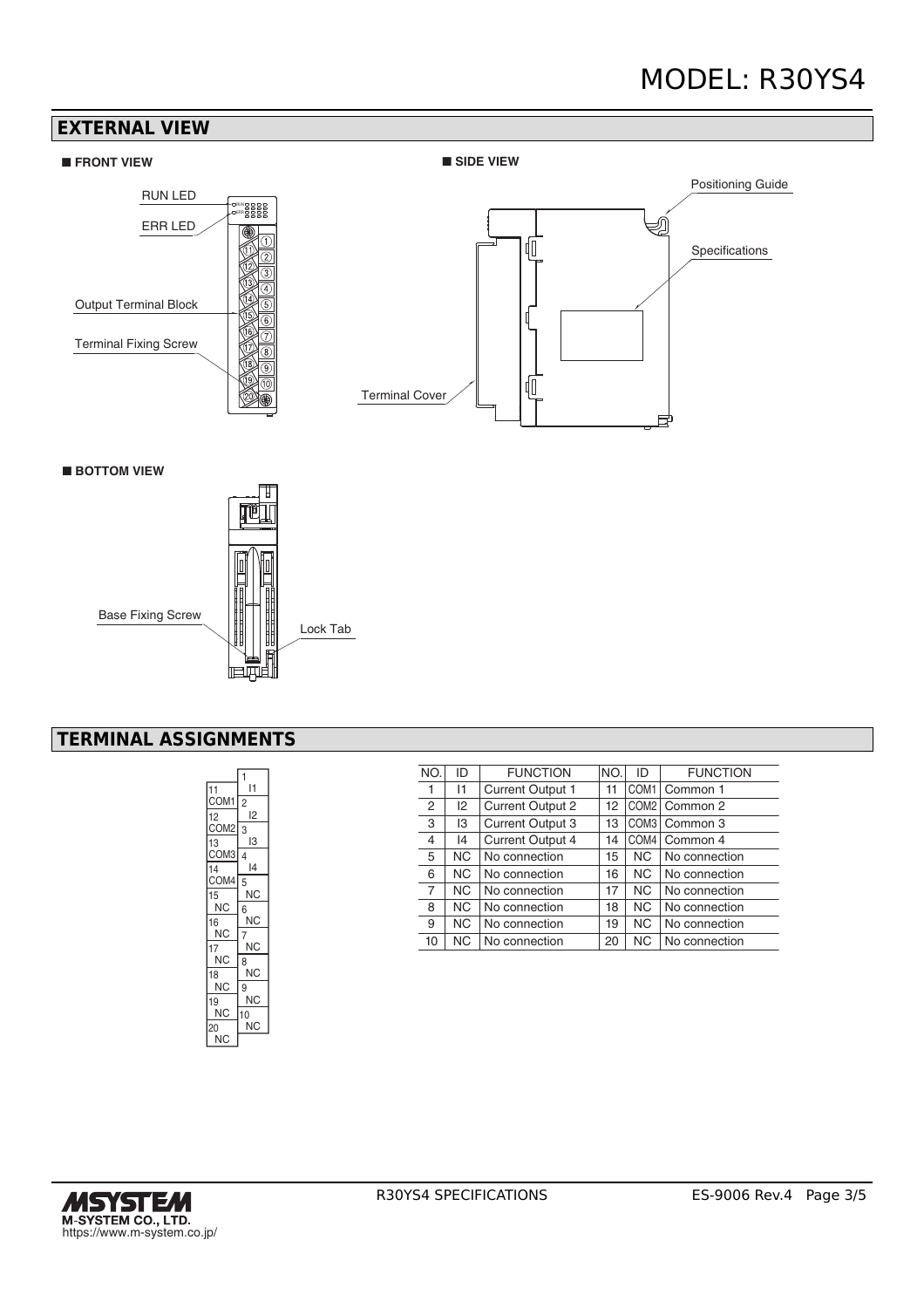## **EXTERNAL DIMENSIONS & TERMINAL ASSIGNMENTS unit: mm [inch]**



# **SCHEMATIC CIRCUITRY & CONNECTION DIAGRAM**



**• Unused Output Channels**

Close across the unused output terminals as shown below.

|  | OUTPUT 1 OUTPUT 2 OUTPUT 3 OUTPUT 4 |  |
|--|-------------------------------------|--|
|  |                                     |  |
|  |                                     |  |

Unused channels left open are equal to the wire breakdown, which turns the red ERR LED blink and sets a burnout flag at the PLC or the host device. Unused channels can be specified and set so on the PC Configurator Software (model: R30CFG) without needing to short at the field terminals.